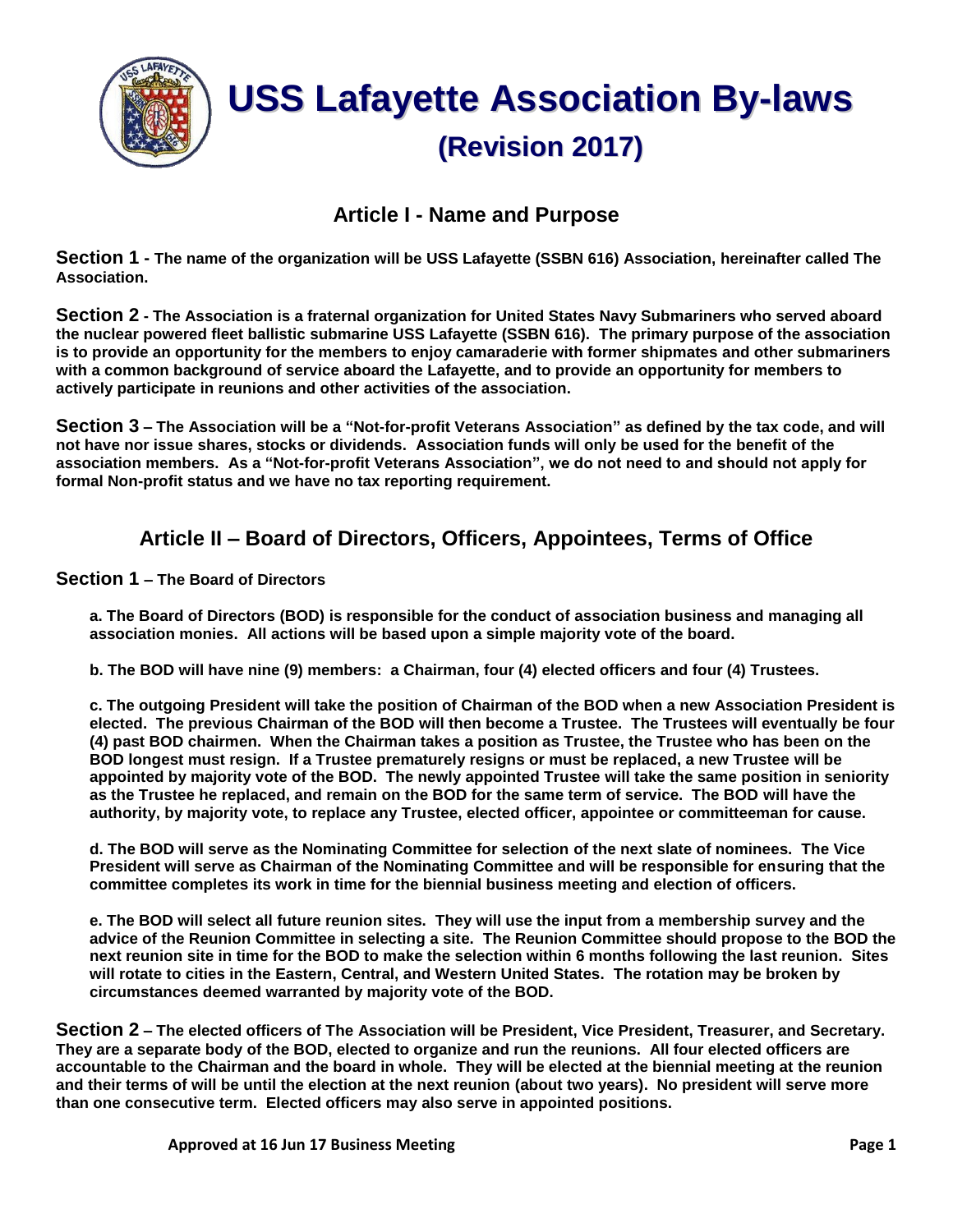**Section 3 – There will be a Chaplain, a Storekeeper, a Historian, a Newsletter Editor, and a Webmaster appointed by the President and their terms will be until the next reunion (about two years). The Chaplain may appoint assistant(s) from the membership to help administer the position. The assistants will be approved by a majority of the BOD.**

**Section 4 - The President may form committees, including but not limited to a Membership Committee, Newsletter Committee, By-laws Committee and Reunion Committee, and may appoint chairmen for such committees as necessary to conduct the business of The Association.**

### **Article III - Duties of Officers and Appointees**

**Section 1 – The President will preside over all meetings of The Association, preserve order and decorum, and will perform all duties incident to the office of President. He will give notice of all meetings and conduct the correspondence of The Association. He will provide noteworthy information to the Newsletter Editor for each newsletter's scheduled distribution.**

**Section 2 – The Vice President will render such assistance to the President as he may require and will perform the duties of the President in his absence or disability. Normally he will be nominated to succeed the President upon the completion of the incumbent President's term of office. The Vice President will be the Chairman of the Nominating Committee, if he desires, he may have a column in the newsletter.**

**Section 3 – The Secretary will be responsible for taking and reading the minutes and notes of all association functions. He may obtain assistance in this task if necessary. There is no limit on his term of office, but he must be nominated and elected each time.**

**Section 4 – The Treasurer will keep the financial accounts of The Association. He will maintain a debit and/or credit card as needed to perform The Association's business. The Treasurer will make filings required by applicable state and Federal law. The Treasurer's Summary will be reported at the biennial meeting. His accounts may be audited by an Auditing Committee appointed by the President. The majority of said committee will be the elected officers, other than the Treasurer of The Association. At least one elected officer will be appointed by the President as an alternate Treasurer of The Association. However, only the Treasurer is required to sign checks for paying The Association bills. He will transmit current home and email addresses, obtained from payment of dues, to the webmaster to facilitate revisions to the Crew Database. If requested, he will provide the President with monthly a financial statement and a status of the current membership dues. There is no limit on his term of office, but he must be nominated and elected each time.**

**Section 5 – The Chaplain will be the primary point of contact for notification of illness/death of any association member or Lafayette shipmate. In addition, he will initiate contact with relatives of the infirmed or deceased and keep The Association informed via direct e-mails and the official Association Website, of specifics, regarding the illness or death. He will send appropriate get well, condolences or sympathy cards on behalf of The Association and tender his signature to the card using the "Chaplain, USS Lafayette SSBN616 Association" tag line. When notified, he will report any illness or death to the Webmaster for inclusion on the webpage, and in the case of death, to update the Database, and to the Newsletter Editor for inclusion in the next newsletter. The Chaplain may, at his discretion, or at the request of another association officer, directly notify Lafayette shipmates of the infirmed/deceased. The Chaplain will offer the invocation at the reunion banquet and conduct a "Tolling of the Bell" ceremony for those who have gone on eternal patrol since the prior reunion. The Chaplain's Guide used by the USSVI may be consulted and used as a reference. Members are also expected to keep the Chaplain informed of illnesses and the deaths of Lafayette shipmates of which they are aware that may not be in the Database.**

**Section 6 – The Storekeeper will be responsible for maintaining inventory, advertising, and selling items acquired for resale. Proceeds from all sales will be turned over to the Treasurer for recording and deposit. All purchases will be approved by majority vote of the BOD and paid for directly or reimbursed by the Treasurer. The Storekeeper shall keep his accounts and report thereon at each biennial meeting. His accounts may be audited by an Auditing Committee appointed by the President. The majority of said committee will be the elected officers of The Association.**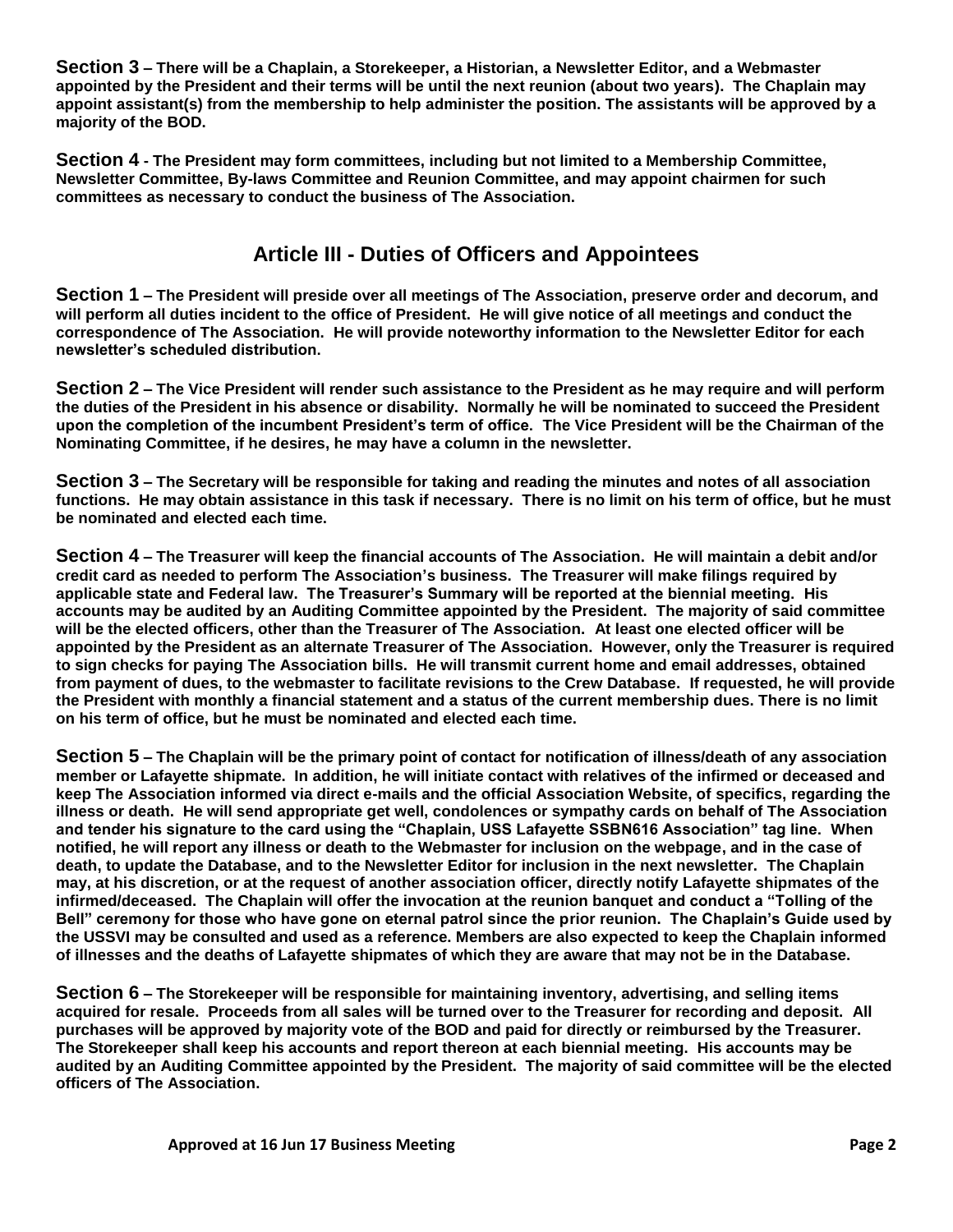**Section 7 – The Historian will be responsible for maintaining the archives of The Association, receiving, recording and maintaining donations of memorabilia. He will also store backup medium for The Association records, including CD's of computer data and photographs. He will report his inventory in a style of his choice at least biennially.**

**Section 8 – The Newsletter Editor will publish a newsletter, quarterly if possible, in the style of his choice, for emailing to everyone in the Crew Database for whom a current email address is available. The Newsletter Committee members will be comprised of the officers, elected and appointed, who are directed to make periodic reports to The Association.**

**Section 9 –The Reunion Committee Chairman will be responsible for determining the facilities, menu, music entertainment etc., for the reunion. Majority vote of the BOD will approve plans and all costs. The Treasurer will pay all reunion bills.** 

**Section 10 – The Webmaster will be an experienced Webmaster with one or more published web sites being available for review prior to being appointed. He will be responsible for maintaining all aspects of the computer Crew Database. A knowledge of the computer software being used is required. All changes to email addresses will be forwarded to the Newsletter Editor.** 

**Section 11 – The Membership Committee Chairman will devise ways to promote membership and conduct membership drives. All undertakings will be approved by majority vote of the BOD.**

**Section 12 – The By-laws Committee Chairman will accept requests for revision of the By-laws and submit them to the BOD with his recommendation for approval/disapproval. He will ensure the process of amending is carried out in accordance with Article VIII.**

# **Article IV - Membership, Dues, Contributions**

**Section 1 – Only persons who served in USS Lafayette (SSBN 616) are eligible for membership in The Association.**

**Section 2 – Two-year "reunion period" dues of \$20, payable to the Treasurer, will be required for membership. The BOD, by majority vote, may award life-time membership to persons who have made outstanding contributions to The Association. Membership will be required prior to registering for and attending reunion events, with the exception of immediate family accompanying members and immediate family of deceased Lafayette veterans.** 

**Section 3 – Donations and contributions will be accepted for the purpose of funding the events of The Association. All such donations or contributions will be forwarded to the Treasurer for recording and deposit.**

# **Article V - Membership**

**Section 1 – Members will assist in locating former shipmates and forwarding their names, current addresses and, if possible, e-mail addresses, telephone number to any association officer, for addition to the Database.**

**Section 2 – Members may assist in obtaining newspaper, television, radio, and magazine coverage for reunions and distribute flyers and/or bulletin board notices of same.**

**Section 3 - Members are expected to keep the Chaplain informed of illnesses and the deaths of Lafayette shipmates of which they are aware that may not be in the database.**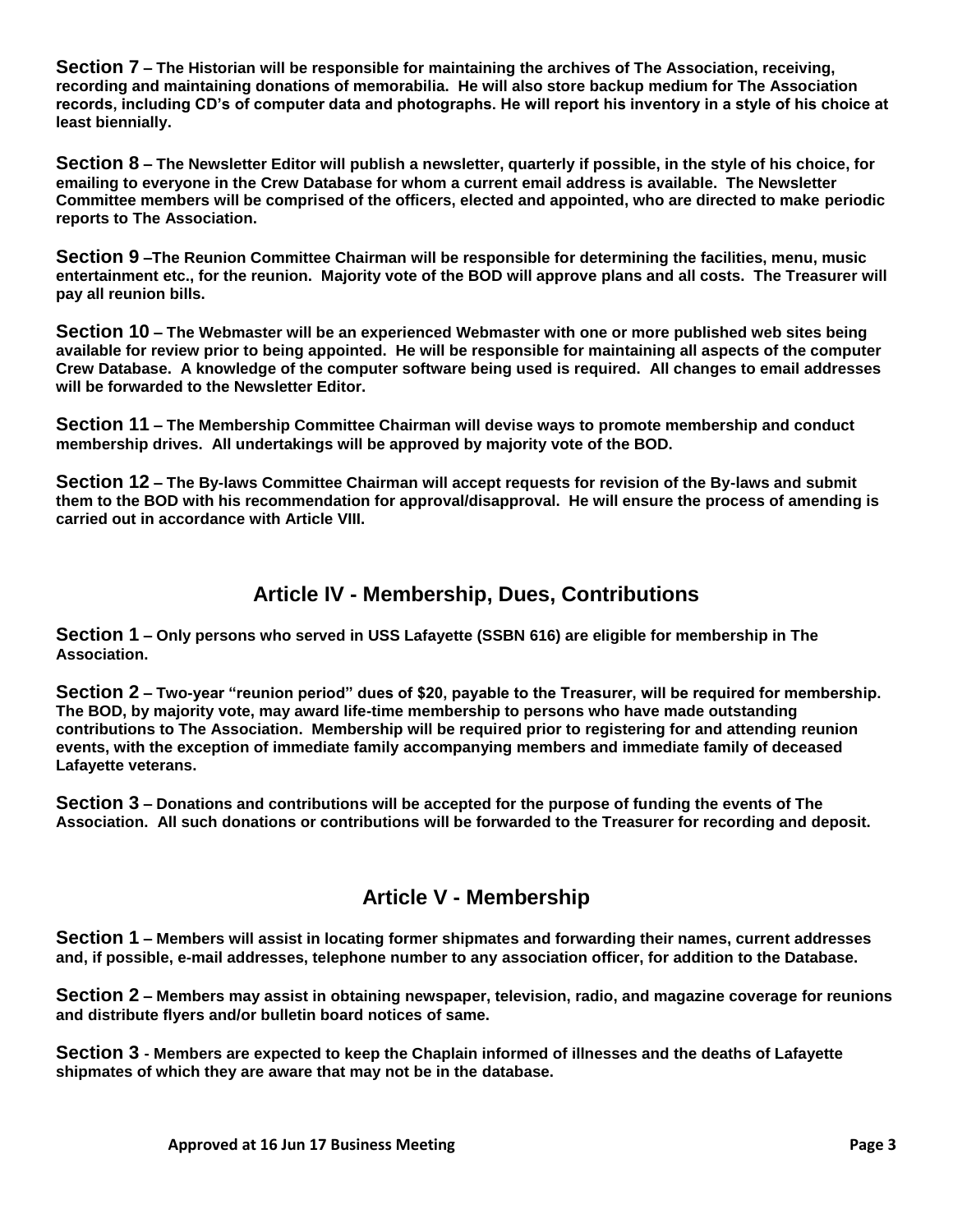#### **Article VI - Meetings, Reunions, Elections**

**Section 1 – Only paid-up members of The Association who serve in USS Lafayette (SSBN 616) are eligible to vote at The Association biennial business meetings.**

**Section 2 – All members attending a reunion should be present at the biennial business meeting to elect officers and/or vote on other matters.**

**Section 3 – Officers will be elected from the slate of candidates determined during the biennial meeting by a majority vote of those paid-up members attending the biennial meeting. The results of the election will be announced at the Reunion banquet or other suitable gathering, and officers introduced.**

**Section 4 – Roberts Rules of Order, The Modern Version, will be the official guide of The Association for conducting business and/or settling issues of parliamentary procedure.**

**Section 5 – There should be at least one Board of Directors meeting during the non-reunion years. This may be done by telephone conference or by e-mail conferencing if travel to a common meeting place is not feasible. Not less than a majority of the Board must be present at the meeting/conference to constitute a quorum for making decisions and/or approvals. The Chairman may call for a meeting at the reunion site during the reunion year and determine the place/time of meeting/conference to facilitate the meeting between reunion years.**

# **Article VII – Protecting The Association**

**Section 1 - No member of The Association, acting in the name of The Association, will engage in any activity for self-profit in the form of money or assets, arising from business transactions or dealings.**

**Section 2 – Any member whose actions dishonor or jeopardize the existence of The Association will be subject to review and possible expulsion from The Association by the Board of Directors.**

**Section 3 - No member of this Association shall incur obligations or liabilities of any kind in the name of The Association or on behalf of The Association, without a written order, approved by the BOD of The Association. Any individual making such obligation without prior BOD approval shall be solely responsible for such obligation.**

**Section 4 – The Association shall not incur, or cause to be incurred, financial obligations or liability whatever that exceed existing funds on hand.**

# **Article VIII - Dissolution of The Association**

**Section 1 - When the number of active members of The Association becomes so reduced that operation is no longer viable, it will be the responsibility of the BOD to oversee the dissolution of The Association.** 

**Section 2 – The BOD shall prepare a plan to include but not limited to:**

**a. Notification of intent to dissolve The Association and the plan for dissolution shall be given to the remaining members the same as for an amendment.** 

**b. A statement of financial assets and liabilities will be prepared and recommendations for disposal of any funds remaining after all bills are paid. Ideally contribution to a nonprofit submarine or navy organization would be preferred.**

**c. A listing of any real property including historical documents will be prepared and recommendations for disposition such as donation to historical associations.**